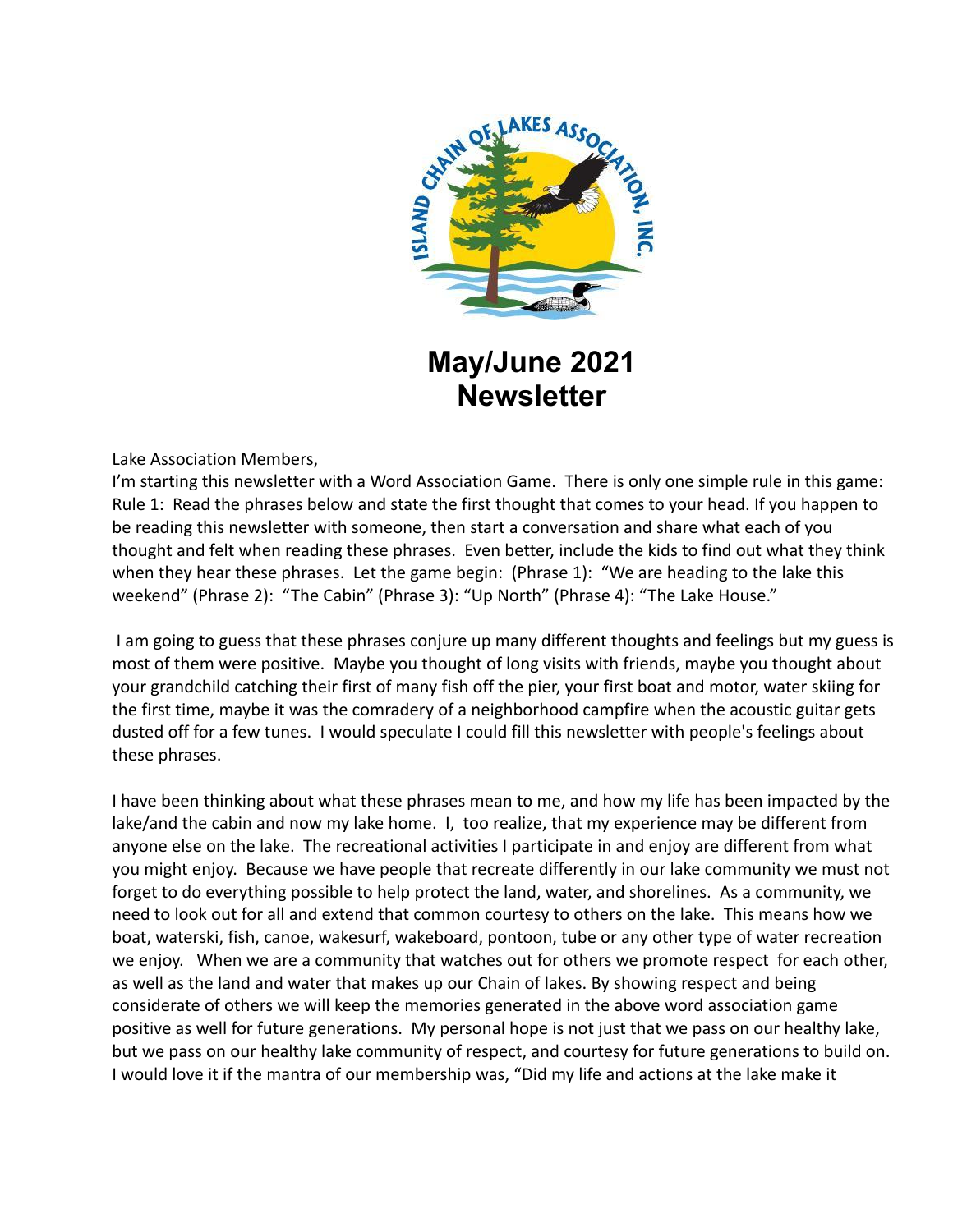better." This means that no one is a passive participant and we must all make the conscious effort to protect, maintain and enhance the land we own privately and the lake we own collectively.

In efforts to continue in this thought process, I am excited that we will be joined at our June meeting on June 12, 2021, at the Backwoods by guest speaker Andrew Gullickson, Aquatic Biologist, with TSB Lakefront Restoration and Diving. He will be talking to us about the very topics above as to how we can take steps to protect our shorelines, he will share opportunities through the DNR (that are available to our Association that might help defer some costs to landowners wanting to protect their shorelines using restoration techniques). I hope you can join us to learn more.

I want to extend a thank you to the many of you who sent in your membership dues right away. As I write, we are already approaching 150 memberships. I also want to thank those who generously indicated their desire to help as needed with the organization and/or gave generous monetary gifts with their membership dues to help support the organization's mission. **Again, we kindly ask that you pay your dues before June 26th- A membership form is again attached in this newsletter**. Please also reach out to John Kowalewski at the address or phone number below to coordinate an Association Calendar pick-up or to purchase additional calendars. John Kowalewski - Treasurer Address: 30961 117 th St, New Auburn, WI 54757 715-967-2109

From the President: Karl Nordin 715-577-8692 [karlnordin61@gmail.com](mailto:karlnordin61@gmail.com) Website: Islandchainoflakes.org

### **REMINDER SIGN UP FOR AMAZON SMILE:**

Smile.amazon.com We have now set up the Island Chain of Lakes as a beneficiary of Amazon's charity give back programs for 501c3's. Instead of making purchases through Amozon.com if you sign up for an Amazon smile account Amazon will donate 0.5% on eligible purchases to your favorite Charity or organization in this case the **Island Chain of Lakes Association** at no cost to you. When setting this up search for us using the EIN Number 83-0802634 or Island Chain of Lakes Association. Thanks in advance for selecting us as your Organization of choice. Once you sign up you should get a email like this...**Dear Karl Nordin,**

Thanks for visiting **[AmazonSmile!](https://www.amazon.com/gp/f.html?C=23FDTID6XJWLZ&K=2QM18UT9EAS9L&M=urn:rtn:msg:20210426194952eb976c1f57714d29a4a27e5d5000p0na&R=AHM872WKTXBK&T=C&U=https%3A%2F%2Fsmile.amazon.com%2Fref%3Dpe_830720_137586720_smi_em_ccc_l1_smi&H=WFVXWTSEEAUWHZ2LTJITWUQRJWKA&ref_=pe_830720_137586720_smi_em_ccc_l1_smi)** Per your request, we have successfully changed the AmazonSmile charity you are supporting to Island Chain of Lakes Association Inc.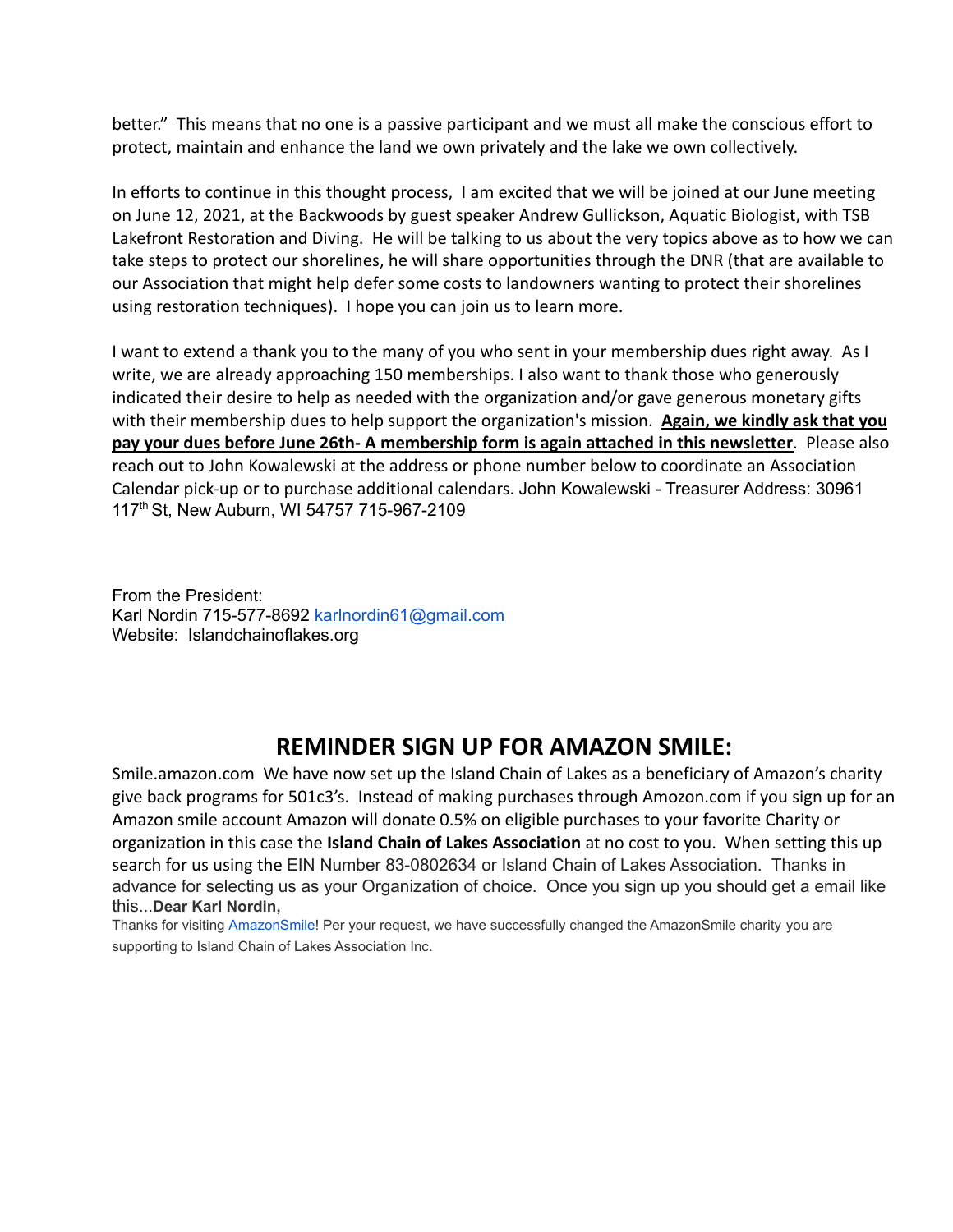### **ASSOCIATION MEETING SCHEDULE**

June 12, 2021 10 AM Backwoods: Outdoor Meeting if weather permits-Speaker Andrew Gullickson from TSB on Shoreline Buffer zones.

July and August meetings to be determined: Watch upcoming newsletters.

# Association Brief Financial Summary Submitted by: John Kowalski - Treasure

Unallocated \$14,692.67

Walleye \$19,480.34

Land \$15,261.01

## **On-going request**

Do you have or know anyone that might have a small piece of property that they would be willing to donate or sell at a reduced price to the Association?

The board has suggested that I put out an inquiry to find out if there is anyone that might know of land that would have road access, would be close to our chain of lakes that could house a pole shed for Association assets such as our buoys, the association pontoon, etc. If you have or know someone who might have property, please contact Karl Nordin know at 715-577-8692

### **FIREWORKS:**

Due to no Association meeting in May the board voted to continue donations from the association at the same level of support as in 2020. The checks have already been delivered to Shep's (Island Lake Fireworks) and the Higgin's/Bonacorda family on Chain Lake.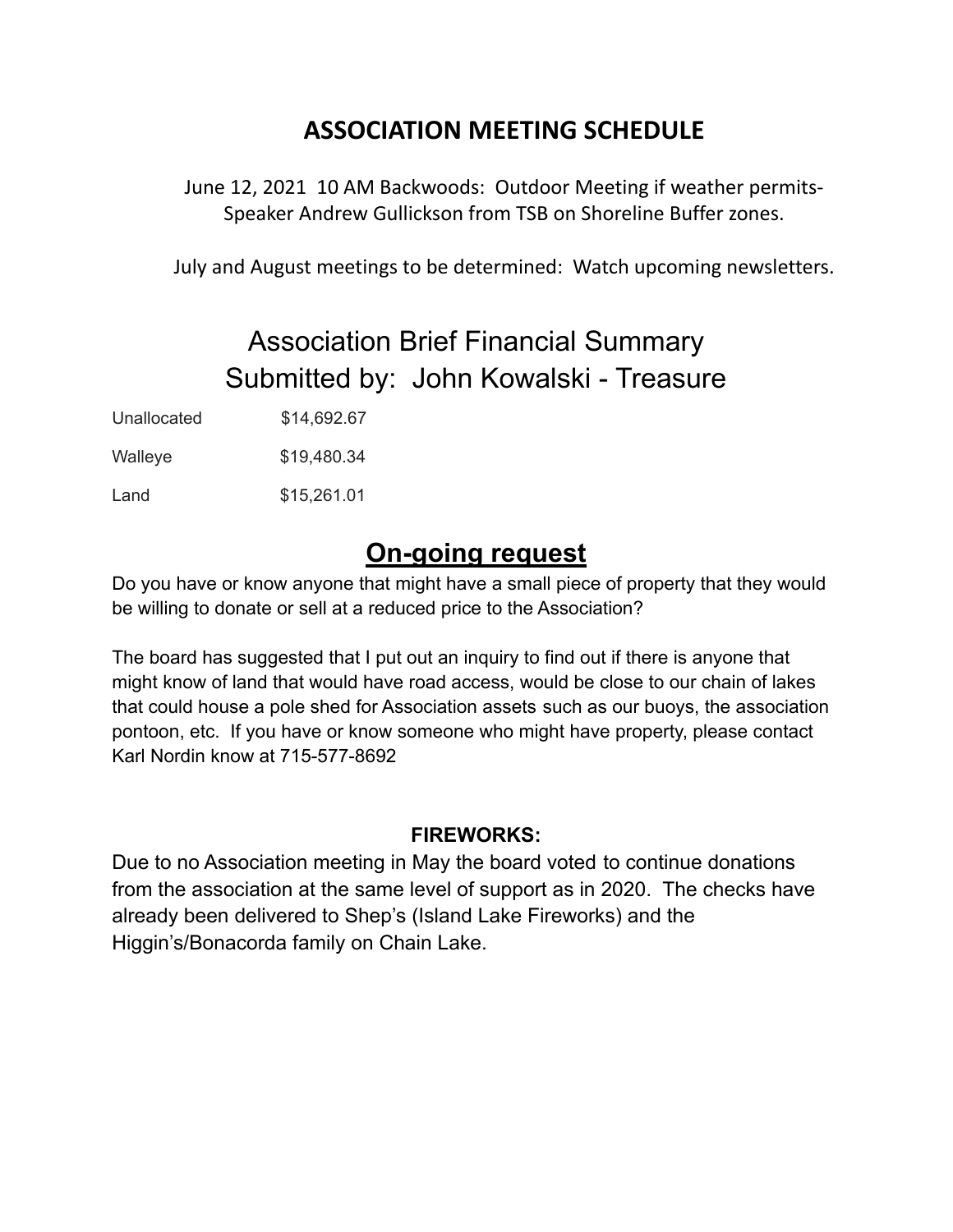#### ONLINE STORE

If you are interested in purchasing any Island Chain of Lakes merchandise, please visit <https://chippewavalleysportinggoods.itemorder.com/> SALES CODE:icla21 The online store will close on Tuesday, June 15th at 11:59pm Please contact MaryB-Nordin [mbbaldesh@gmail.com](mailto:mbbaldesh@gmail.com) or 715.829.2542 with questions.



Hats (men's and women's)

Polos (men's and women's)

T-Shirts, Sweatshirts (crew, hoody's, and zip-up)

Athletic jackets (men's and women's)

Fleece vests

Women's <sup>3/4</sup> v-neck tees

YOUTH tees and hoody's

**Blankets** 

**Totes**